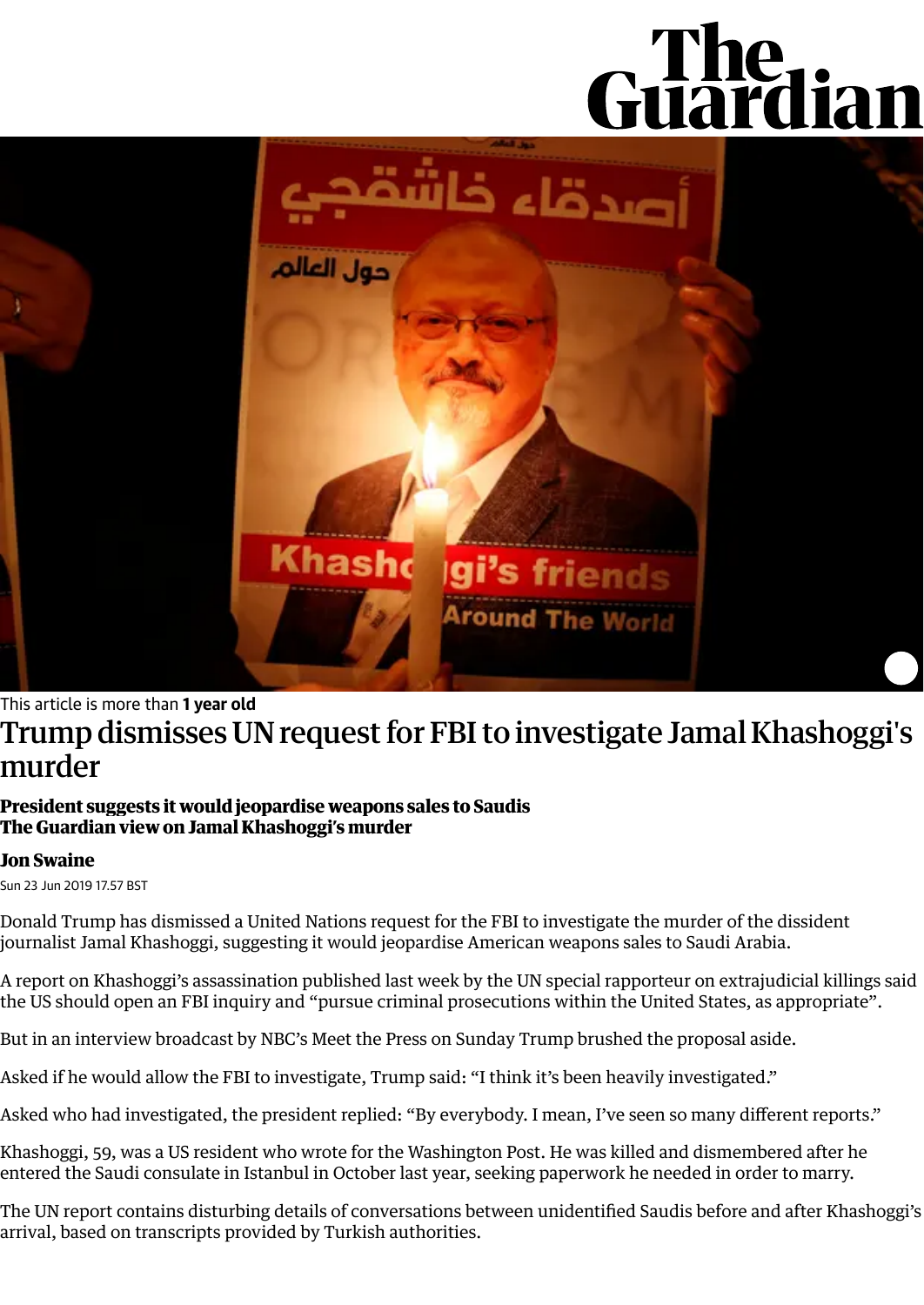Khashoggi is referred to as a "sacrificial animal". One Saudi official is quoted as asking whether it would "be possible to put the trunk in a bag". Another replies: "No. Too heavy. It is not a problem. The body is heavy. First time I cut on the ground. If we take plastic bags and cut it into pieces, it will be finished. We will wrap each of them."

Transcripts of conversations after Khashoggi's arrival at the consulate include the journalist saying: "There is a towel here. Are you going to give me drugs?"

The reply: "We will anaesthetise you."

The UN special rapporteur blamed the Saudi government for the murder and said there was credible evidence that Crown Prince [Mohammed](https://www.theguardian.com/world/mohammed-bin-salman) bin Salman and other senior officials were responsible.

Trump told NBC the murder "really didn't come up" in a call this week with the prince, a key ally of the president's senior adviser and son-in-law Jared Kushner, who among other responsibilities is charged with implementing a plan for peace between Israel and the Palestinians.

Trump also suggested Saudi [Arabia](https://www.theguardian.com/world/saudiarabia) was no worse than other states in the Middle East, which he called a "vicious, hostile place", adding: "Look at Iran, look at other countries, I won't mention names."

The president then cited a drastically overinflated figure for Saudi spending on US weapons that fact-checkers have [previously](https://www.apnews.com/2b4799b3d3ca4f6781efe1e70f207392) noted does not match the official record.

"I only say they spend \$400bn to \$450bn over a period of time, all money, all jobs, buying equipment," Trump said.

In fact Saudi Arabia last year signed "letters of offer and acceptance" for \$14.5bn in military purchases from the US.

The Senate last week voted to block the Trump administration selling arms to Saudi Arabia, seven Republicans joining Democrats to pass the measure. Trump has pledged to use his presidential veto and push on with the sales.

While denying he was saying such purchases were "the price" for Khashoggi's murder, Trump on Sunday defended his consideration of arms sales in responding to the assassination.

"I'm not like a fool that says, 'We don't want to do business with them,'" Trump said. "And by the way, if they don't do business with us, you know what they do? They'll do business with the Russians or with the Chinese …

"We make the best equipment in the world, but they will buy great equipment from Russia and from China."

Prince Mohammed has denied responsibility for the murder. Eleven suspects are on trial in Riyadh, five of them facing the death penalty.

[Confronted](https://www.cnn.com/videos/world/2019/06/20/adel-al-jubeir-khashoggi-amanpour.cnn/video/playlists/amanpour/) with gruesome [details](https://www.theguardian.com/world/2019/jun/19/jamal-khashoggi-killing-saudi-crown-prince-mohammed-bin-salman-evidence-un-report) from the UN report this week, Saudi minister of state for foreign affairs Adel al-Jubeir told [CNN](https://www.cnn.com/2019/06/20/middleeast/saudi-arabia-adel-al-jubeir-amanpour-intl/index.html) the report was "flawed".

"We know this was a rogue operation that was not authorised," he said, "we know that a crime was committed, we have people in jail and on trial as we speak. It's a gruesome murder that happened outside authorities and for which the people who committed it will be punished … this should never have happened."

Al-Jubeir also said "mechanisms" were being "put in place to ensure this does not happen again".

## **Since you're here ...**

… joining us from Greece, we have a small favour to ask. You've read  $\Box$  188 articles What's this? We would like to remind you how many Guardian articles you've enjoyed on this device. Can we continue showing you this? Yes, that's OK No, opt me out Please note you cannot undo this action or opt back in in the last nine months. And you're not alone; millions are flocking to the Guardian for quality news every day. We believe everyone deserves access to factual information, and analysis that has authority and integrity. That's why, unlike many others, we made a choice: to keep Guardian reporting open for all, regardless of where they live or what they can afford to pay.

As an open, independent news organisation we investigate, interrogate and expose the actions of those in power, without fear. With no shareholders or billionaire owner, our journalism is free from political and commercial bias – this makes us different. We can give a voice to the oppressed and neglected, and stand in solidarity with those who are calling for a fairer future. With your help we can make a difference.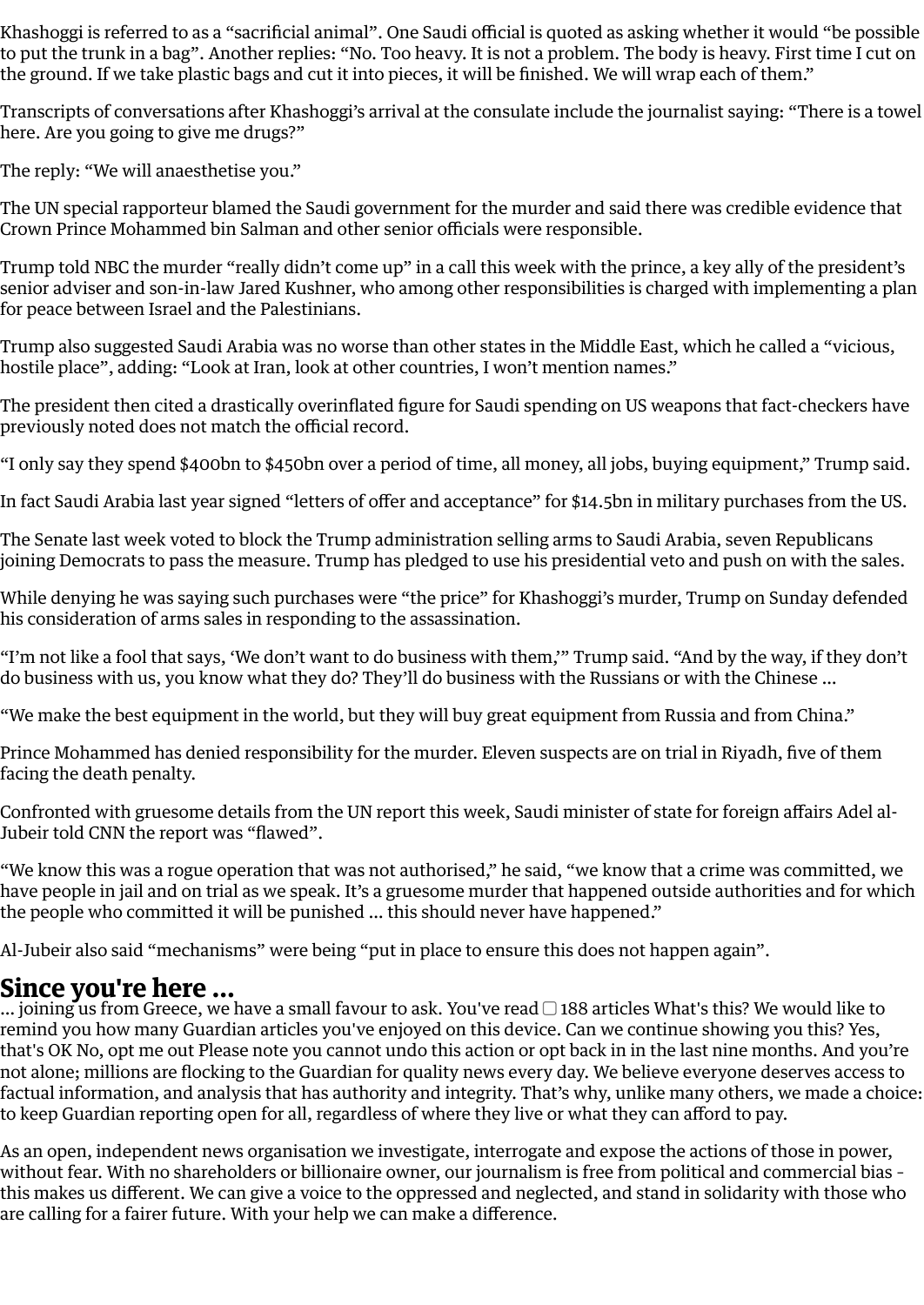We're determined to provide journalism that helps each of us better understand the world, and take actions that challenge, unite, and inspire change – in times of crisis and beyond. Our work would not be possible without our readers, who now support our work from 180 countries around the world.

But news organisations are facing an existential threat. With advertising revenues plummeting, the Guardian risks losing a major source of its funding. More than ever before, we're reliant on financial support from readers to fill the gap. Your support keeps us independent, open, and means we can maintain our high quality reporting – investigating, disentangling and interrogating.

Every reader contribution, however big or small, is so valuable for our future. **Support the Guardian from as little as €1 – and it only takes a minute. Thank you.**

 $\Box$ Support The [Guardian](https://support.theguardian.com/eu/contribute?REFPVID=kcdb1sram81oe7wjl1qc&INTCMP=gdnwb_copts_memco_2020-30-06_EPIC_COUNTRY_NAME__WITH_ARTICLECOUNT_V2_JOINING&acquisitionData=%7B%22source%22%3A%22GUARDIAN_WEB%22%2C%22componentId%22%3A%22gdnwb_copts_memco_2020-30-06_EPIC_COUNTRY_NAME__WITH_ARTICLECOUNT_V2_JOINING%22%2C%22componentType%22%3A%22ACQUISITIONS_EPIC%22%2C%22campaignCode%22%3A%22gdnwb_copts_memco_2020-30-06_EPIC_COUNTRY_NAME__WITH_ARTICLECOUNT_V2_JOINING%22%2C%22abTest%22%3A%7B%22name%22%3A%222020-30-06_EPIC_COUNTRY_NAME__WITH_ARTICLECOUNT%22%2C%22variant%22%3A%22V2_JOINING%22%7D%2C%22referrerPageviewId%22%3A%22kcdb1sram81oe7wjl1qc%22%2C%22referrerUrl%22%3A%22https%3A%2F%2Fwww.theguardian.com%2Fworld%2F2019%2Fjun%2F23%2Fjamal-khashoggi-trump-un-request-fbi-investigation%22%7D)



Remind me in September



Remind me in September Email address



**EXPRESS**